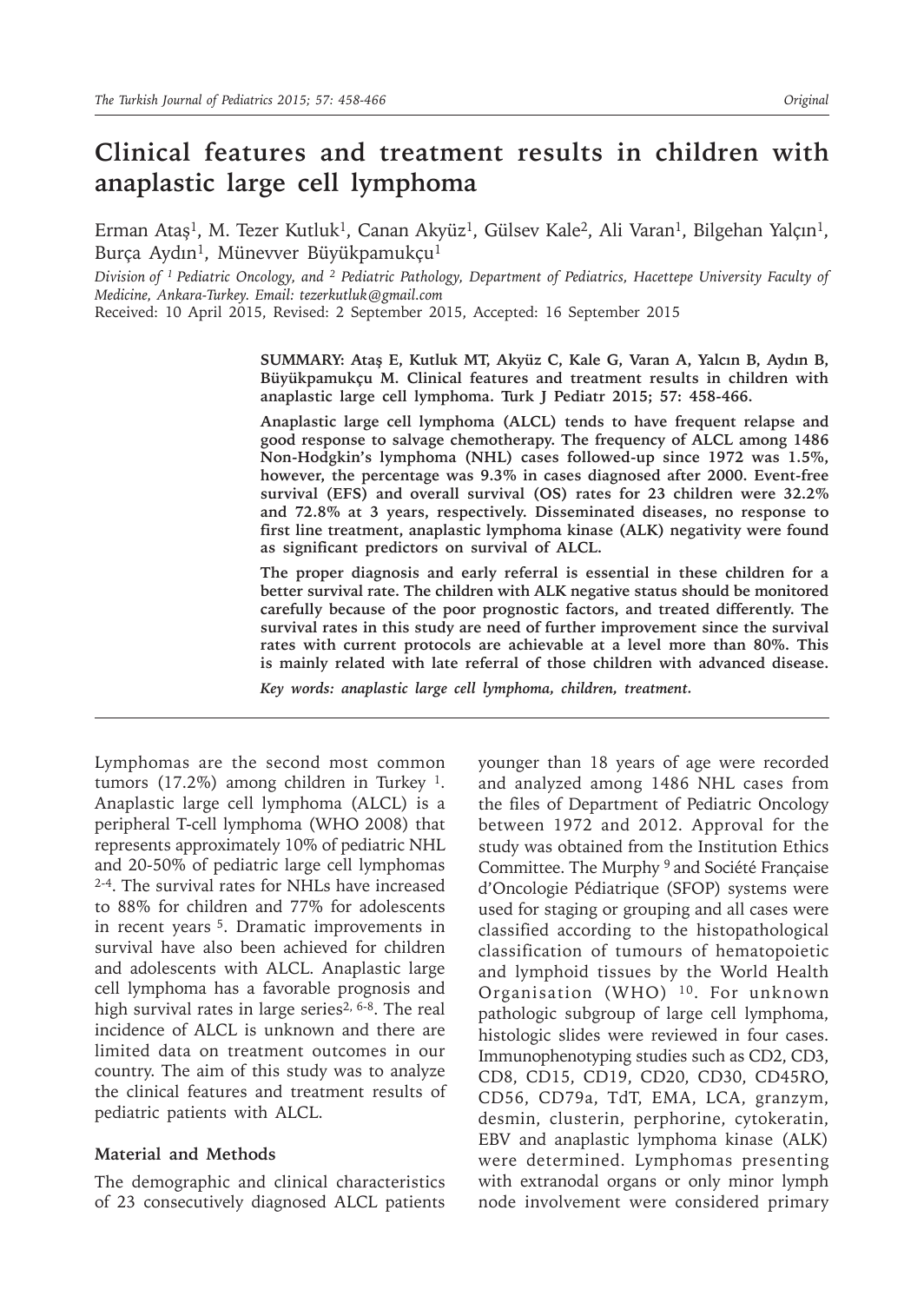extranodal ALCL. Lymphomas in the clinically dominant lymph node involvement category, as well as those presenting in the spleen, thymus and Waldeyer's ring involvement categories, were considered as primary nodal ALCL. Lymphomas with extensive disease involving both nodal and extranodal sites were considered nodal ALCL. The lymphoma spread throughout more than one area of the body was considered as disseminated disease.

Patients were stratified in three groups according to Bergeron et al. $11$  before deciding on the treatment in cases treated with SFOP LMT-89 regimens. Patients with ALCL have been treated with the SFOP protocol since 1994. The children were treated by LMT89 in 14 cases, LMB89 in 5 cases, NHL-BFM-90 in 2 cases, NHL-BFM-95 in 1 case and LSA2L2 in 1 case.

The International Prognostic Index (IPI) and Age-adjusted International Prognostic Index (AAIPI) were originally used to evaluate the prognosis to predict the survival of patients with ALCL. IPI incorporates the patient's age, serum lactate dehydrogenase (LDH) level, Eastern Cooperative Oncology Group (ECOG) performance status, Ann Arbor clinical stage, and the number of involved extranodal sites. Patients were then divided based on these factors into four risk groups (0-1: low risk, 2: low-intermediate risk, 3: high-intermediate risk, 4-5: high risk) with significantly different outcomes. AAIPI was calculated after exclusion of age and number of involved extranodal sites from IPI. AAIPI were divided into four risk groups (0: low risk, 1: low-intermediate risk, 2: high-intermediate risk, 3: high risk) <sup>12</sup>.

Statistical analyses were performed by using the SPSS software version 15. The Kaplan-Meier survival estimates were calculated. The log rank test was used for the statistical comparisons <sup>13</sup>. Definitions used for survival terms were the following: 1. Overall survival (OS) was calculated from the start of the treatment to death from any cause; 2. Event-free survival (EFS) was calculated from the start of the treatment into the date of first event (failure to achieve CR, relapse or death from any cause). The possible factors identified with univariate analyses were further entered into the Cox regression analysis, with backward selection, to determine independent predictors of survival

<sup>14</sup>. A 5% type-I error level was used to infer statistical significance.

## **Results**

The frequency of ALCL among 1486 NHL cases was 1.5%, the percentage was 9.3% in 235 cases diagnosed after 2000. The median age was 11.4 years (range 3.6-17.8) and male/ female ratio was  $14/9=1.5$ . The primary tumor localizations were disseminated in 9 (39.1%), cervical lymph nodes in 3 (13.1%), mediastinal in 3 (13.1%), abdominal in 2 (8.7%), bone in 2 (8.7%), skin in 2 (8.7%) cases, and primary intestinal in 1 (4.3%), axillary lymph node in 1 (4.3%) case. Approximately, fifty percent of children had nodal (47.8%) and the rest had extranodal diseases (52.2%). Bone, skin, lung, pleura, kidney, pancreas, and omentum were the extranodal sites of cases. One case also had ataxia-telengiectasia. All of the cases were CD30 positive. T cell phenotype in 10 cases and null-cell (NC) phenotype in 13 cases were evaluated according to immunochemical staining and flow cytometry. Epstein Barr virus (EBV) staining was performed by pathology in 3 of 23 cases. All of them were negative for EBV. ALK expression was determined as positive in 14 cases, and negative in 7 cases. ALK expression was not determined in two cases. Bone marrow involvement in 2 cases (8.7%) and cerebrospinal fluid involvement in 2 cases (8.7%) were detected. The stage distribution were stage II in 5 (21.8%) cases, stage III in 14 (60.8%) cases and stage IV in 4 (17.4%) cases. The children were treated by LMT89 in 14 (60.8%) cases, LMB89 in 5 (21.8%) cases, and other protocols such as LSA2L2, NHL-BFM-95, and NHL-BFM-90 in 4 (17.4%) cases. Complete responses (CR) were obtained in 16 patients (69.6%) after the end of the first-line chemotherapy. Seven of 16 cases with CR were relapsed (43.8%), and CR was obtained again in five of seven cases with second-line treatment (71.4%). ALLREZ-BFM, DICE, LSA2L2, LSA4, BFM95, BFM 90, ABVD, and LMT89 CNS positive were used as a second line treatment in relapsed cases. Two of seven (28.6%) relapsed cases died due to progressive disease and sepsis. Two of 23 cases (8.6%) were relapsed in or during the first-line chemotherapy, and CR was obtained in two of them (100%) with the second line chemotherapy  $\pm$  stem cell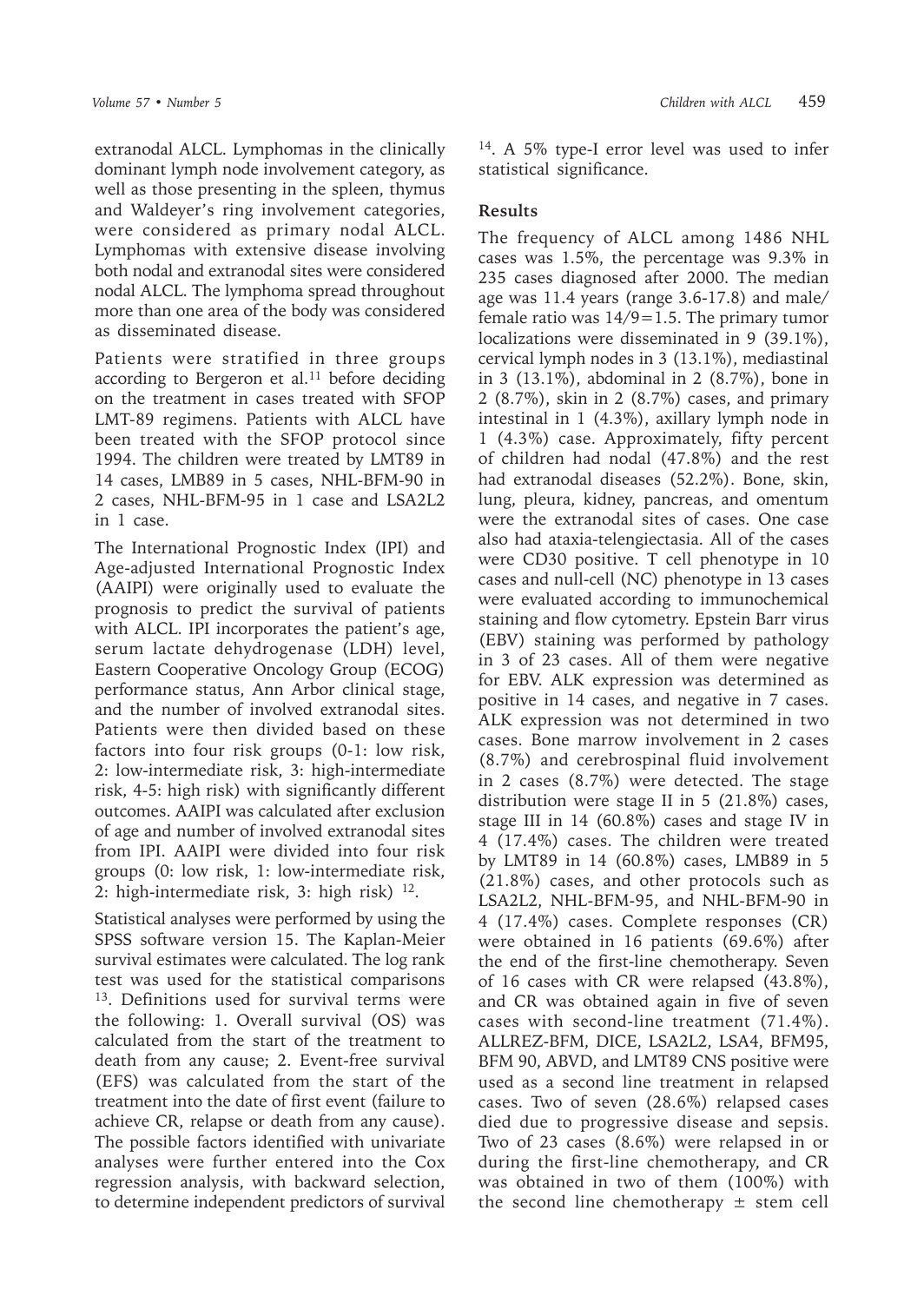|                    |        |                 |                                                                                                                                                                                                                                                                                                  |                                   | Table I. Clinical features and first-line treatment in children with Anaplastic Large |                         |        |            |                |     |        | Cell Lymphoma                        |                      |                         |                                     |
|--------------------|--------|-----------------|--------------------------------------------------------------------------------------------------------------------------------------------------------------------------------------------------------------------------------------------------------------------------------------------------|-----------------------------------|---------------------------------------------------------------------------------------|-------------------------|--------|------------|----------------|-----|--------|--------------------------------------|----------------------|-------------------------|-------------------------------------|
|                    |        |                 |                                                                                                                                                                                                                                                                                                  |                                   |                                                                                       |                         |        |            |                |     |        |                                      | Status<br>đ          |                         |                                     |
| Patient            | Gender | Age             | Primary                                                                                                                                                                                                                                                                                          | Ekstranodal<br>Nodal <sub>/</sub> | involvement<br>Organ                                                                  | Associated<br>condition | CD30   | <b>ALK</b> | marrow<br>Bone | CSF | Stage  | 5                                    | first-<br>line<br>5D | Primary<br>RT           | localisation<br>RT                  |
|                    | ⋝      | 14              | Disseminated                                                                                                                                                                                                                                                                                     | щ                                 | В                                                                                     |                         | $^{+}$ |            | $^+$           |     | ≧      | BFM90                                | E                    | YES                     | Spinal mass                         |
| $\sim$             | щ      | $\overline{16}$ | Skin                                                                                                                                                                                                                                                                                             |                                   | $\overline{a}$<br>ທົ                                                                  | <b>EV</b>               |        |            |                |     | Ξ      | SA2L2                                | ER                   | $\frac{1}{2}$           |                                     |
|                    | ⊠      |                 | Mediastinum                                                                                                                                                                                                                                                                                      |                                   | L, P                                                                                  |                         |        |            |                |     | Ξ      | LMT89                                | <b>G</b>             | $\frac{1}{2}$           |                                     |
|                    | щ      | 12              | Disseminated                                                                                                                                                                                                                                                                                     |                                   | S, L, K, PN                                                                           |                         |        | ┿          |                |     | ≥      | LMT89                                | <b>RLPS</b>          | $\frac{1}{2}$           |                                     |
| LO                 | Z      | $\overline{10}$ | <b>Bowel</b>                                                                                                                                                                                                                                                                                     |                                   | O, K                                                                                  |                         |        |            |                |     | ≧      | LMT89                                | PD                   | $\frac{1}{2}$           |                                     |
|                    | Z      | 16              | Disseminated                                                                                                                                                                                                                                                                                     |                                   | S                                                                                     |                         |        |            |                |     | 目      | LMT89                                | <b>Qd</b>            | $\frac{1}{2}$           |                                     |
|                    | Z      | $\overline{10}$ | Axillary LN                                                                                                                                                                                                                                                                                      |                                   |                                                                                       |                         |        |            |                |     | ⊟      | LMT89                                | g                    | $\frac{1}{2}$           |                                     |
| $\infty$           | $\geq$ | 17              | Abdominal                                                                                                                                                                                                                                                                                        | z                                 |                                                                                       |                         |        | $^+$       |                |     | Ξ      | LMT89                                | g                    | $\frac{1}{2}$           |                                     |
| Ō                  | щ      | 14              | Mediastinum                                                                                                                                                                                                                                                                                      | z                                 |                                                                                       |                         |        | $^+$       |                |     | Ξ      | LMT89                                | g                    | YES                     | Mediastinum                         |
| $\Xi$              | Z      | $\overline{14}$ | Abdominal                                                                                                                                                                                                                                                                                        | z                                 |                                                                                       |                         |        | +          |                |     | Ξ      | LMT89                                | E                    | $\overline{S}$          |                                     |
|                    | Σ      | Ξ               | Bone                                                                                                                                                                                                                                                                                             | щ                                 | $\mathbf{p}$                                                                          |                         |        | $^+$       |                |     | ⊟      | LMT89                                | g                    | YES                     | Femur                               |
| $\mathop{^{\sim}}$ | щ      | ξ               | Disseminated                                                                                                                                                                                                                                                                                     | z                                 |                                                                                       |                         |        | $^+$       |                |     | Ξ      | LMT89                                | g                    | $\frac{1}{2}$           |                                     |
| $\frac{3}{2}$      | $\geq$ | S               | Disseminated                                                                                                                                                                                                                                                                                     | z                                 |                                                                                       |                         |        | $^+$       |                |     | Ξ      | LMT89                                | E                    | $\frac{1}{2}$           |                                     |
| 14                 | Σ      | $\frac{5}{1}$   | Skin                                                                                                                                                                                                                                                                                             |                                   | $\Omega$                                                                              |                         |        |            |                |     | ᆷ      | LMT89                                | E                    | $\frac{1}{2}$           |                                     |
| 15                 | Σ      | 14              | Bone                                                                                                                                                                                                                                                                                             |                                   | $\mathbf{r}$                                                                          |                         |        |            |                |     |        | LMT89                                | <b>RLPS</b>          | $\frac{1}{2}$           |                                     |
| 16                 | щ      | G               | Cervical LN                                                                                                                                                                                                                                                                                      | Z                                 |                                                                                       |                         |        |            |                |     | Ξ      | LMT89                                | E                    | $\frac{1}{2}$           |                                     |
| $\overline{17}$    | щ      | $\Xi$           | Mediastinum                                                                                                                                                                                                                                                                                      |                                   | 5, 1                                                                                  |                         |        |            |                |     | 日      | BFM95                                | E                    | $\frac{1}{2}$           |                                     |
| 18                 | z      | 13              | Disseminated                                                                                                                                                                                                                                                                                     |                                   | p.,<br>S, B,                                                                          |                         |        |            |                |     | ≧      | BFM95                                | E                    | $\frac{1}{2}$           |                                     |
| $\overline{19}$    | Σ      | 9               | Disseminated                                                                                                                                                                                                                                                                                     | Z                                 |                                                                                       |                         |        |            |                |     | Ξ      | LMB89B                               | g                    | $\frac{1}{2}$           |                                     |
| 20                 | щ      | 4               | Cervical LN                                                                                                                                                                                                                                                                                      | z                                 |                                                                                       |                         |        | $\,{}^+$   |                |     | 彐      | LMB89B                               | E                    | $\frac{1}{2}$           |                                     |
| 21                 | щ      | 15              | Disseminated                                                                                                                                                                                                                                                                                     | щ                                 | ┙                                                                                     |                         | $^+$   | ı          |                |     | 彐      | LMB89B                               | <b>Qd</b>            | $\frac{1}{2}$           |                                     |
| 22                 | 山      | LN.             | Disseminated                                                                                                                                                                                                                                                                                     | z                                 |                                                                                       |                         | $^+$   | $^{+}$     |                |     | 目      | LMB89B                               | E                    | $\frac{1}{2}$           |                                     |
| 23                 | Σ      | $\infty$        | Cervical LN                                                                                                                                                                                                                                                                                      | z                                 |                                                                                       |                         | $^{+}$ | $^{+}$     |                |     | $\Box$ | LMB89B                               | GR                   | $\frac{1}{2}$           |                                     |
|                    |        |                 | Cerebrospinal fluid, CT: Chemotherapy, E: Extranodal, F: Female, K: Kidney, L: Lung, LMB: Lymphoma malign B, LMT: Lymphoma malign T,<br>ALK: Anaplastic lymphoma kinase, AT: Ataxia telengiectasia, B: Bone, BFM: Berlin-Frankfurt-Munster,<br>Nodal, O: Omentum, P: Pleura, PN: Pancreas, RLPS: |                                   | Relapse, RT: Radiotherapy, S: Skin, ?: Unknown-: Negative, +: Positive                |                         |        |            |                |     |        | CD: Cluster of differentiation, CNS: |                      | Central nervous system, | CSF:<br>LN: Lymph node, M: Male, N: |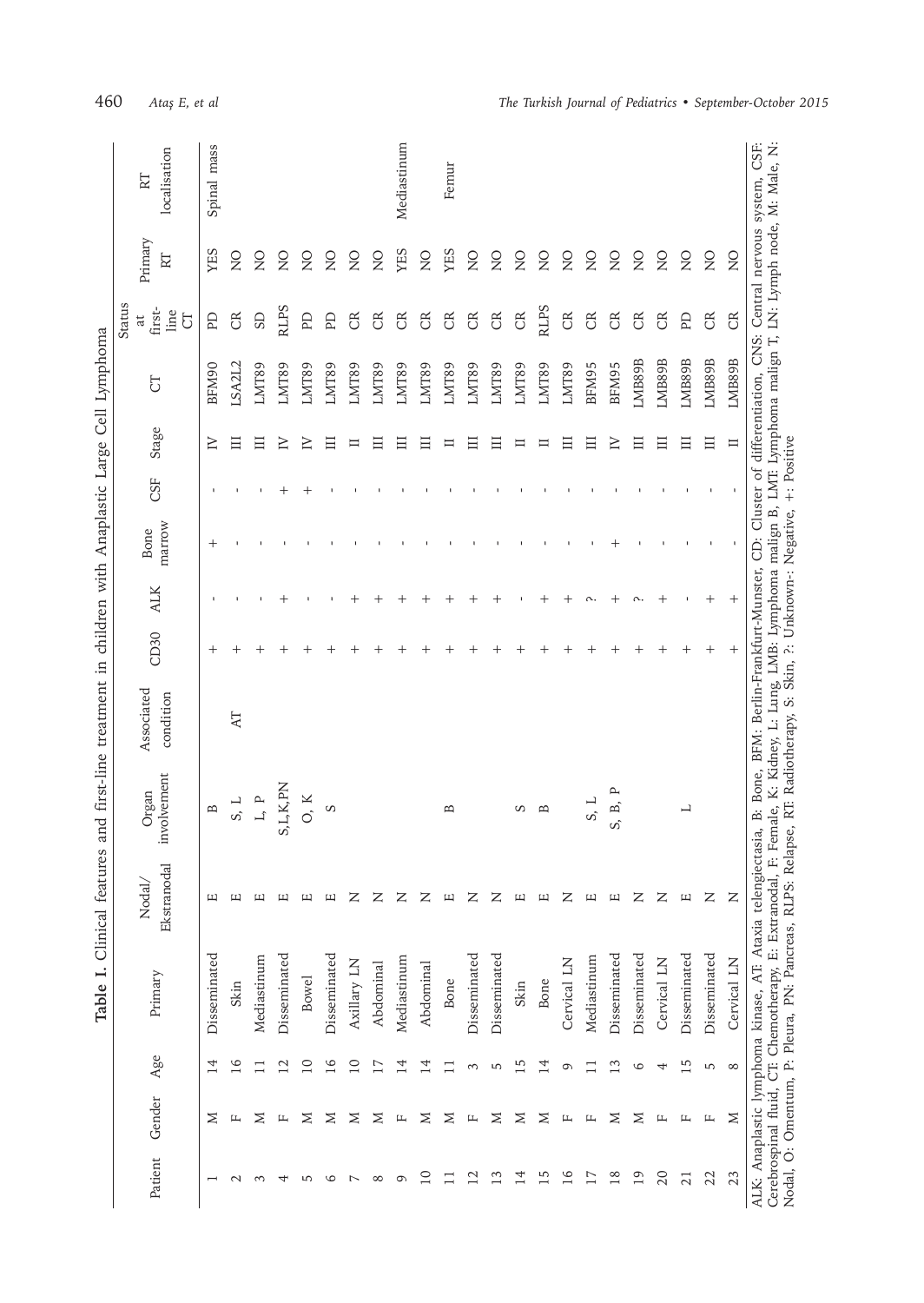|                 |                    | Table II. Tr                                                                                                                                                                                                                                                                                                                                                                                                                                                                                                                                                                                                                                                         |                | eatment in children with Anaplastic Large Cell Lymphoma after relapse |                           |            |                       |                          |        |           |                          |
|-----------------|--------------------|----------------------------------------------------------------------------------------------------------------------------------------------------------------------------------------------------------------------------------------------------------------------------------------------------------------------------------------------------------------------------------------------------------------------------------------------------------------------------------------------------------------------------------------------------------------------------------------------------------------------------------------------------------------------|----------------|-----------------------------------------------------------------------|---------------------------|------------|-----------------------|--------------------------|--------|-----------|--------------------------|
| Patient         | Relaps             | Relaps CT                                                                                                                                                                                                                                                                                                                                                                                                                                                                                                                                                                                                                                                            | Relaps         | Relaps RT                                                             | Response                  | Stem cell  | EFS                   | EFS                      | 8O     | Reason of | 8O                       |
|                 | localisation       |                                                                                                                                                                                                                                                                                                                                                                                                                                                                                                                                                                                                                                                                      | RT             | localisation                                                          | salvage<br>$\overline{c}$ | transplant | status                | months                   | status | exitus    | months                   |
|                 | Primary            | LSA2L2                                                                                                                                                                                                                                                                                                                                                                                                                                                                                                                                                                                                                                                               | YES            | SS                                                                    | R                         |            | Event                 | 2.5                      | Exitus | <b>Q</b>  | 6                        |
|                 |                    |                                                                                                                                                                                                                                                                                                                                                                                                                                                                                                                                                                                                                                                                      | $\frac{1}{2}$  |                                                                       |                           |            | Lost                  | 9                        | Lost   |           | $\circ$                  |
|                 |                    |                                                                                                                                                                                                                                                                                                                                                                                                                                                                                                                                                                                                                                                                      | $\overline{S}$ |                                                                       |                           |            | Event                 | 8.5                      | Exitus | Se        | 8.5                      |
|                 | Skin               | LSA4                                                                                                                                                                                                                                                                                                                                                                                                                                                                                                                                                                                                                                                                 | YES            | SS                                                                    | g                         |            | Event                 | 8.5                      | Lost   |           | 46                       |
|                 |                    |                                                                                                                                                                                                                                                                                                                                                                                                                                                                                                                                                                                                                                                                      | $\overline{S}$ |                                                                       |                           |            | Event                 | 0.5                      | Exitus | PD, B     |                          |
| $\circ$         |                    |                                                                                                                                                                                                                                                                                                                                                                                                                                                                                                                                                                                                                                                                      | $\overline{Q}$ |                                                                       |                           |            | Event                 | 2.5                      | Exitus | PD, Se    | $0.5$<br>$2.5$           |
|                 | CSF                | $^{+}$<br>LMT89 CNS                                                                                                                                                                                                                                                                                                                                                                                                                                                                                                                                                                                                                                                  | YES            | SS                                                                    | g                         |            | Event                 | $\infty$                 | Alive  |           | 117.5                    |
| $\infty$        |                    |                                                                                                                                                                                                                                                                                                                                                                                                                                                                                                                                                                                                                                                                      | $\overline{Q}$ |                                                                       |                           |            | Follow-up             | 97.5                     | Alive  |           | 97.5                     |
| $\sigma$        |                    |                                                                                                                                                                                                                                                                                                                                                                                                                                                                                                                                                                                                                                                                      | $\overline{Q}$ |                                                                       |                           |            | Follow-up             | 89                       | Alive  |           | 89                       |
| $\overline{a}$  |                    |                                                                                                                                                                                                                                                                                                                                                                                                                                                                                                                                                                                                                                                                      | $\overline{Q}$ |                                                                       |                           |            | Follow-up             | 75.5                     | Alive  |           | 75.5                     |
| $\Box$          | Maxillary<br>sinus | BFM95                                                                                                                                                                                                                                                                                                                                                                                                                                                                                                                                                                                                                                                                | YES            | O                                                                     | E                         |            | Event                 | 29                       | Alive  |           | 77                       |
| $\overline{2}$  | Primary            | BFM95                                                                                                                                                                                                                                                                                                                                                                                                                                                                                                                                                                                                                                                                | YES            | $\sim$<br>S, M, Sp,<br>Ö                                              | $\mathfrak{B}$            |            | Event                 | 15                       | Lost   |           | 34                       |
| 13              | Primary            | BFM90                                                                                                                                                                                                                                                                                                                                                                                                                                                                                                                                                                                                                                                                | $\rm _Z^O$     |                                                                       | g                         | <b>AUT</b> | Event                 | 13                       | Alive  |           | 53                       |
| 14              |                    |                                                                                                                                                                                                                                                                                                                                                                                                                                                                                                                                                                                                                                                                      | $\overline{Q}$ |                                                                       |                           |            | Follow-up             | 35.5                     | Alive  |           | 35.5                     |
| 15              | Primary            | ALLREZBFM2002                                                                                                                                                                                                                                                                                                                                                                                                                                                                                                                                                                                                                                                        | $\overline{Q}$ |                                                                       | $\mathbb{R}$              | AUT        | Event                 | $\overline{a}$           | Alive  |           | 24                       |
| $\overline{16}$ |                    |                                                                                                                                                                                                                                                                                                                                                                                                                                                                                                                                                                                                                                                                      | $\overline{Q}$ |                                                                       |                           |            | Follow-up             | $\overline{C}$           | Alive  |           | $\overline{10}$          |
| $\overline{17}$ | Primary            | LMT89                                                                                                                                                                                                                                                                                                                                                                                                                                                                                                                                                                                                                                                                | YES            | M, L                                                                  | P <sub>D</sub>            |            | Event                 | $\overline{17}$          | Exitus | <b>Q</b>  | 53.5                     |
| 18              | Primary            | <b>DICE</b>                                                                                                                                                                                                                                                                                                                                                                                                                                                                                                                                                                                                                                                          | $\overline{Q}$ |                                                                       | <b>VGPR</b>               |            | Event                 | 15                       | Exitus | Se        | $18\,$                   |
| 19              |                    |                                                                                                                                                                                                                                                                                                                                                                                                                                                                                                                                                                                                                                                                      | $\overline{Q}$ |                                                                       |                           |            | Follow-up             | 165                      | Alive  |           | 165                      |
| 20              |                    |                                                                                                                                                                                                                                                                                                                                                                                                                                                                                                                                                                                                                                                                      | $\frac{1}{2}$  |                                                                       |                           |            | dn-mollo <sub>2</sub> | 90.5                     | Alive  |           | 90.5                     |
| $\overline{21}$ | Primary            | <b>ABVD</b>                                                                                                                                                                                                                                                                                                                                                                                                                                                                                                                                                                                                                                                          | $\overline{Q}$ |                                                                       | <b>Qd</b>                 |            | Event                 | $\overline{\phantom{0}}$ | Exitus | <b>Qd</b> | $\overline{\phantom{0}}$ |
| 22              | Primary            | BFM90                                                                                                                                                                                                                                                                                                                                                                                                                                                                                                                                                                                                                                                                | $\overline{Q}$ |                                                                       | $\mathfrak{B}$            | <b>AUT</b> | Event                 | $\infty$                 | Alive  |           | 57.5                     |
| 23              |                    |                                                                                                                                                                                                                                                                                                                                                                                                                                                                                                                                                                                                                                                                      | $\overline{Q}$ |                                                                       |                           |            | Lost                  | 9.5                      | Lost   |           | 9.5                      |
|                 |                    | ABVD: Adriamycin, bleomycin, vinblastine, dacarbazine, ALLREZ: Rezidive einer akuten lymphoblastischen leukämie, AUT:Autologous, B: Bleeding, BFM: Berlin-Frankfurt-Munster,<br>C: Cervical, CNS: Central nervous system, CR: Complete response, CS:Cranio-spinal, CSF: Cerebrospinal fluid, CT: Chemotherapy, DICE: Dexamethasone, iphosphamide,<br>cisplatin, etoposide, EFS: Event free survival, LMB: Lymphoma malign B, L: Lung, LMT: Lymphoma malign T, M: Mediastinum, O: Orbita, OS:Overall survival, P: Paraaortic,<br>PD: Progressive disease, RT: Radiotherapy, S: Supraclavicular, Ss: Sepsis, Sp: Spleen, VGPR: Very good partial response, +: Positive |                |                                                                       |                           |            |                       |                          |        |           |                          |
|                 |                    |                                                                                                                                                                                                                                                                                                                                                                                                                                                                                                                                                                                                                                                                      |                |                                                                       |                           |            |                       |                          |        |           |                          |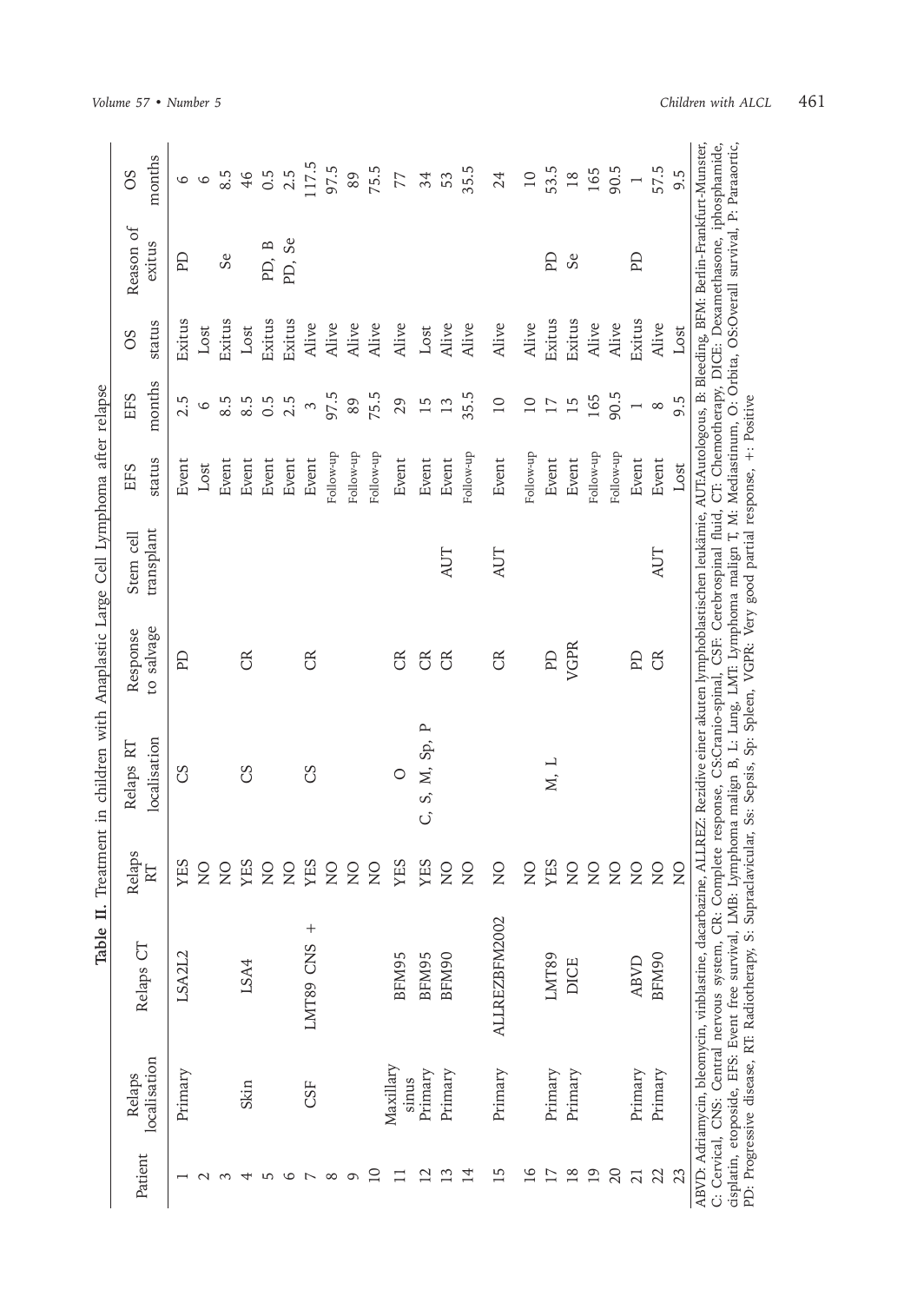transplantation. One case (4.4%) was evaluated as stabile disease, and four cases (17.4%) were evaluated as progressive disease in the first-line chemotherapy. All of these cases died due to progressive disease (Table I,II).

Median follow-up time was 36 months, and event-free survival (EFS) and overall survival (OS) rates for 23 children were 32.2% and 72.8% at 3 years, respectively (Fig. 1). When survival rates were analyzed according to ALK status for 21 children, EFS and OS rates were 34.9% and 91.7% in ALK positive and 21.4% and 21.4% in ALK negative cases (EFS;



**Fig. 1.** Overall survival (OS) and event-free survival (EFS) in 23 children with ALCL.



**Fig. 2.** Event-free survival (EFS) according to the ALK expression.



**Fig. 3.** Overall survival (OS) according to the ALK expression.

p=0.055, OS; p<0.0001) (Figs. 2 and 3). The survival rates according to T-cell or Null- cell phonotype were not significant, respectively at 3 -year (EFS: 21.4% vs 40%, p=0.957; OS: 81.5% vs 60%, p=0.378). Three-year EFS was 42.9% for children younger than 10 years and 27.5% for patients aged 10 years and older, p= 0.327).

The OS and EFS were not significantly different between early (Stage I-II, n=5) and advanced stage (Stage III-IV, n=18) disease (OS; 100% vs 55.9%, p=0.134, EFS; 26.7% vs 33.2%,  $p=0.832$ ). The OS and EFS of LMB89 (n=5) protocol were 80% and 60% at 36 months. The OS and EFS of LMT89 (n=14) protocol were 78.6% and 32.1 at 36 months.

Radiotherapy was used for local control of mediastinal residue, femur involvement, and spinal mass in 3 of 23 children with ALCL in primary treatment, and one of them who received RT to femur was alive and in remission. One child with femur localization had an event at the orbital bone. The last one died due to progressive disease. Six of 23 children had undergone radiotherapy after relapse. Four of them were in remission. However, 2 of them died due to progressive disease.

Disseminated disease (p=0.036, HR=3.2), no response to first line treatment  $(p=0.001, HR=16.2)$ , AAIPI  $(p=0.003,$  $HR=24.1$ ), IPI (p=0.004, HR=3.4), extranodal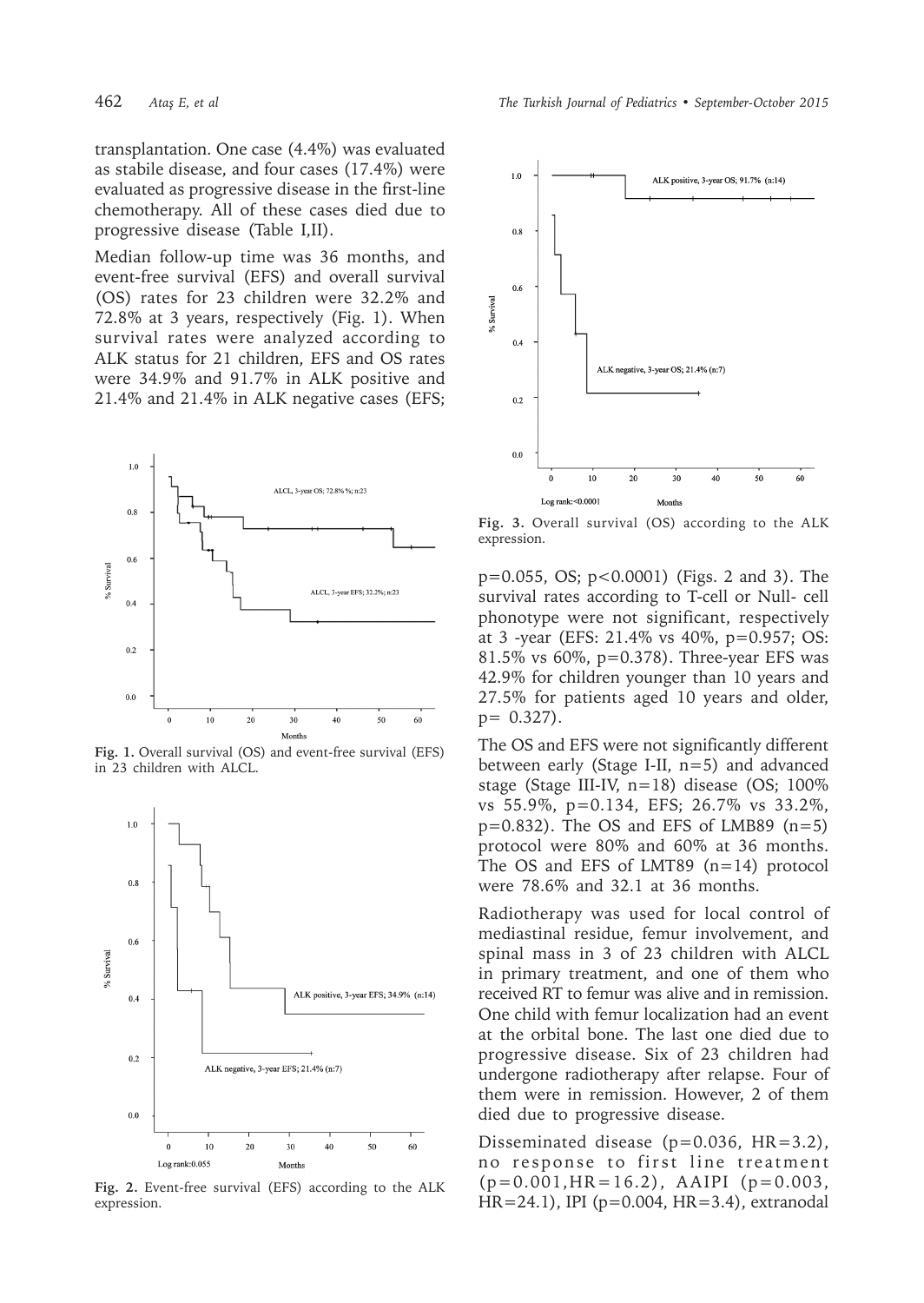involvement  $(p=0.031, HR=3.6)$ , and cerebrospinal fluid positivity ( $p=0.025$ , HR=6.6) were significant for EFS in univariate analysis. After multivariate analysis, disseminated disease ( $p=0.044$ ,  $HR=3.2$ ) and no response to first line treatment  $(p=0.001, HR=17.6)$ were the significant parameters. Bone marrow involvement ( $p=0.047$ , HR=5.6), no response to first line treatment ( $p=0.007$ , HR=19.3), ALK negativity (p=0.006, HR=22.6) were the effective parameters in the univariate analysis for OS. Anaplastic lymphoma kinase negativity was a significant prognostic factor on survival in a multivariate analysis (ALK; p=0.036,  $HR=16.9$  (Table III).

According to survival rates of AAIPI and IPI, EFS, and OS rates were found significantly different at 3 years (EFS of AAIPI: 1=85.7%, 2=12.5%, 3=0%, p<0.0001; EFS of IPI:  $1=85.7\%$ ,  $2=20\%$ ,  $3=0\%$ ,  $p=0.005$ ; OS of AAIPI: 1=100%, 2=87.5%, 3=0%, p<0.0001; OS of IPI:  $1=100\%$  2=100%, 3=33%, p<0.0001)

### **Discussion**

Anaplastic large cell lymphoma in the pediatric population is a second common type of large cell NHL. The previous large scale clinical studies indicate that it constitutes about 10 to 20% of pediatric NHL2,15,16, as well as it is approximately one-thirds of large cell lymphomas <sup>4</sup>. To our knowledge this is the first report of ALCL in Turkey.

The relative frequency was 9.3% in the last decade and it was on a comparable level with international studies owing to improvement in pathology. This rate may increase in the future with the use of best available technique for the diagnosis of ALCL in Turkey.

Anaplastic large cell lymphoma occurs more frequently during the second decade<sup>4</sup>. Male predominance has been observed with 57% of large cell lymphomas<sup>6</sup>. Incidence increases after 10-years old, and the incidence of ALCL is higher at the age of 10-14 and 15-19 than other age groups, respectively (4.3 and 7.8 cases/million person-years in males, 2.8 and 3.4 cases/million person-years in females)  $17$ . We found similar findings in this study, nearly 70% of patients were over 10 years of age with a median age of 11.3 and a male predominance with a ratio of 1.5. Being more common in males and being seen at an early age than in industrialized countries are epidemiological features of NHL in our country 18. However, age  $( \geq 10 \text{ years})$  was not an independent risk factor for inferior outcome, with 3-year EFS of 42.9% for children younger than 10 years and

**Table III.** Prognostic factors of anaplastic large cell lymphoma in uni-multivariate analysis.

|            |                            |                        |              | Univariate analysis        |                |      | Multivariate analysis |       |
|------------|----------------------------|------------------------|--------------|----------------------------|----------------|------|-----------------------|-------|
|            | Prognostic<br>factors      | Category               | <b>HR</b>    | 95% CI                     | p              | HR   | 95% CI                | p     |
| Overall    | BMI                        | Yes/No                 | 5.6          | $1.1 - 30.9$               | 0.047          |      |                       |       |
| survival   | <b>RFLT</b><br>$ALK$ $(-)$ | CR/Others<br>$(-)/(+)$ | 19.3<br>22.6 | $2.2 - 168.2$<br>2.4-208.8 | 0.007<br>0.006 | 16.9 | 1.2-238.6             | 0.036 |
|            |                            |                        |              |                            |                |      |                       |       |
|            | DD                         | Yes/No                 | 3.2          | $1.1 - 9.4$                | 0.036          | 3.2  | $1.1 - 10.4$          | 0.044 |
| Event-free | <b>RFLT</b>                | CR/Others              | 16.2         | $3.2 - 80.4$               | 0.001          | 17.6 | $3.3 - 94.5$          | 0.001 |
| survival   | ΕI                         | Yes/No                 | 3.6          | $1.2 - 11.6$               | 0.031          |      |                       |       |
|            | <b>CSFI</b>                | Yes/No                 | 6.6          | $1.2 - 34.4$               | 0.025          |      |                       |       |
|            | <b>IPI</b>                 | L/LI/HI                | 3.4          | $1.5 - 7.8$                | 0.004          |      |                       |       |
|            | AAIPI                      | LI/HI/H                | 24.1         | 3.1-191.7                  | 0.003          |      |                       |       |

p <0.05 is significant, AAIPI: Age-adjusted international prognostic index, ALK:Anaplastic lymphoma kinase, BMI: Bone marrow involvement, CI: Confidence interval, CSFI: Cerebrospinal fluid involvment, CR: Complete remission, DD: Disseminated disease, EI: Extranodal involvement, HI: High intermediate risk, HR: Hazard ratio, IPI: International prognostic index, L: Low risk, LI: Low intermediate risk, RFLT: Response to first-line treatment, (-): Negative, (+): Positive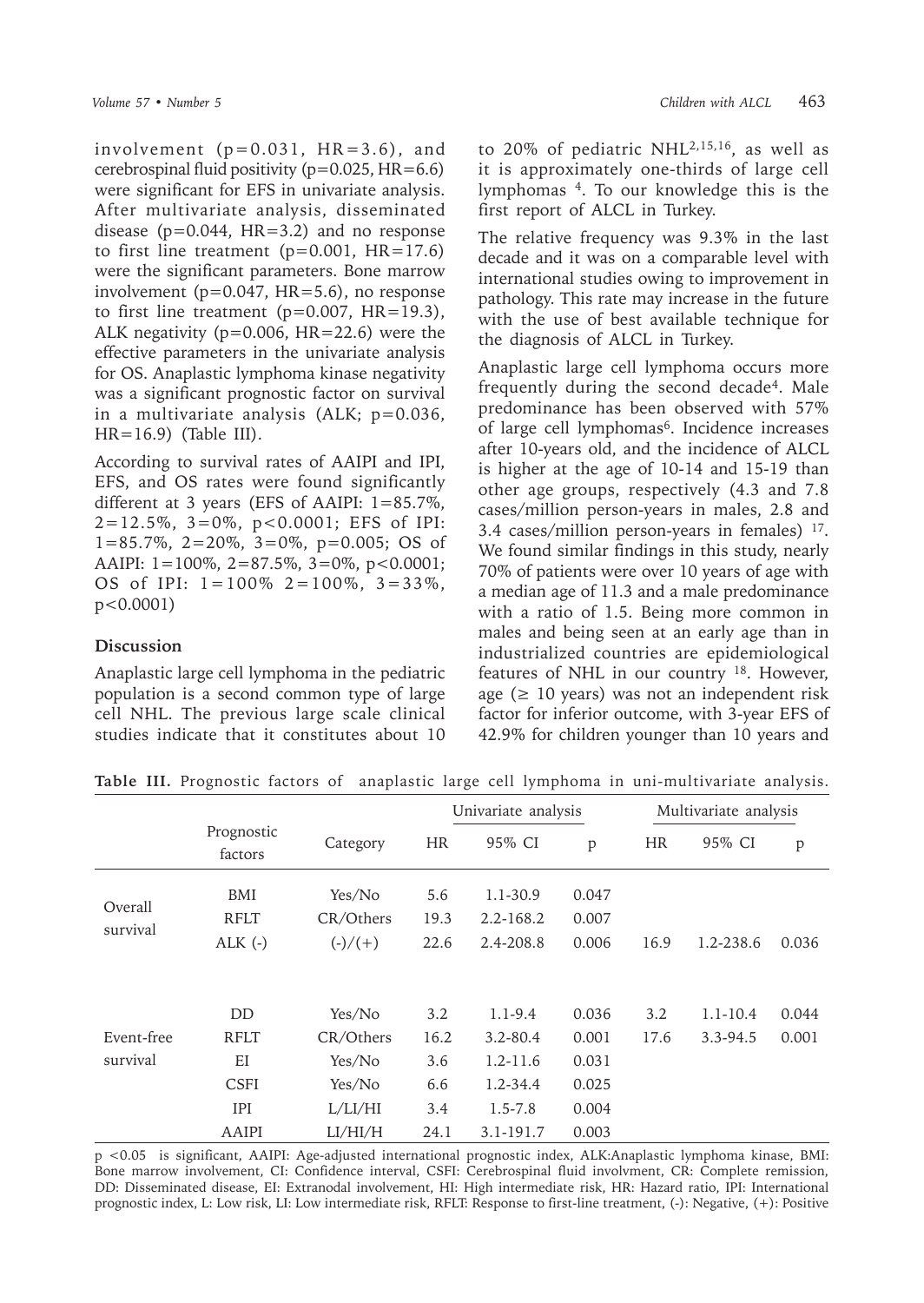27.5% for patients aged 10 years and older. This was the same as adolescent age ( $\geq$  15 years).

Pediatric ALCL is more often localized and less often involves the bone marrow or cerebro spinal liquid<sup>19</sup>. The most common primary sites of ALCL are the mediastinum (40-42%), the peripheral lymph nodes (42-85%), skin (18- 25%) and visceral involvement  $(32\%)$  <sup>4, 6</sup>. The primary tumor localizations were disseminated in 9 (39.1%), cervical lymph nodes in 3 (13.1%), mediastinal in 3 (13.1%), abdominal in 2 (8.7%), bone in 2 (8.7%), skin in 2 (8.7%) cases, and primary intestinal in  $1$  (4.3%), axillary lymph node in 1 (4.3%) case. Peripheral lymph node involvement was the most common site in our study. Approximately, fifty percent of children had nodal (47.8%) and the rest had extranodal diseases (52.2%). Bone, skin, lung, pleura, kidney, pancreas, omentum were the extranodal sites of cases. ALCL was prone to involve extranodal and visceral site. Localized, low rate bone marrow-cerebrospinal and high rate extranodal and visceral involvement of our cases were compatible with general clinical features of ALCL.

Patients with ALCL have a favorable prognosis<sup>2</sup>. Despite advances in diagnosis of lymphoma, the patients still present with advanced-stage (Stage III-IV) of disease<sup>4, 20</sup>. For low-stage ALCL, EFS is about  $79-88\%^{8, 21, 22}$ . It is about 60-75% for advanced stage ALCL 16, 19, 23, 24.

In our study, the stage distributions were low-stage (Stage I-II) in 5 (21.8%) cases, and advanced- stage (Stage III-IV) in 18 (78.2%) cases. The EFS rates in patients with early and advanced stage disease were 26.7% and 33.2% in our study, which were lower than other studies (79-88% and 60-75%) 8, 16, 19, 21-24 . These rates showed us ALCL was prone to relapse in treatment or after stopping the treatment. All of the relapses occurred in patients with advanced disease.

Stages II-III-IV are worse than stage I clinically according to studies<sup>25-28</sup>. Survival rates were higher in patients with early -stage disease (5 patients only). However, there were no differences on survival rates between early and advanced stage disease. The major reason for our findings was that ALCL predominantly presents as advanced stage disease with low infiltration of the bone marrow in 8.7% and cerebro spinal fluid infiltration in 8.7% cases.

Early diagnosis is very critical to get a high survival rate. To improve the survival rates in children with ALCL in our country, we have to invest on early diagnosis, using updated protocols for the treatment, proper diagnosis and follow-up.

Mediastinal, visceral (defined as lung, liver, or spleen), skin and bone marrow involvement, and noncommon variant of histology, high LDH, ALK status, minimal residuel disease are reported as prognostic factors in some studies 7, 25, 29-31 . A number of factors were found significant on survival rates by multivariate analysis. These are ALK negativity for OS rate (HR=16.9), disseminated disease (HR=3.2), and response to first line treatment (HR=17.6) for EFS rate. We had ALK negative patients in our study, and negative impact on overall survival rate was found in multivariate analysis, although this was not significant on EFS. However, ALK status was not found as prognostic factor on event. We have to evaluate patients with negative prognostic factors in treatment schedule.

The treatment protocols showed the variation in our center and in the world. The most appropriate treatment protocols for ALCL are unknown. Previous studies have shown satisfactory effects for T type or sometimes B type protocol like Lymphoma malignant T (LMT), Lymphomamalignant B (LMB) and Berlin-Frankfurt-Munster (BFM) for the treatment of ALCL  $8, 11, 33$ . Following the international recommendations for the NHL treatment in children, patients with ALCL have been mostly treated with the LMT89 since 1994 <sup>11</sup> as a standard protocol in our center. Also, we used the other protocol as LMB89, LSA2-L2, BFM 90-95 before LMT89. In the results of LMT89 protocol for lymphoblastic lymphoma is reported the rate of EFS as 69%  $11.$  Also, Brugieres et al.  $31$  reported the EFS rates of 54% and 76% for ALCL in HM89 and HM91, respectively<sup>34</sup>. The survival rates are significantly higher in ALK positive and Stage I than in ALK negative and Stage II-III-IV 35, and compatible with our results. Our patients with ALK positive had a high overall survival rate. It was the effective predictor on survival in our study (HR=16.9). Different second line treatment was used in this study such as ALLREZBFM, DICE, LSA2L2, LSA4, BFM95,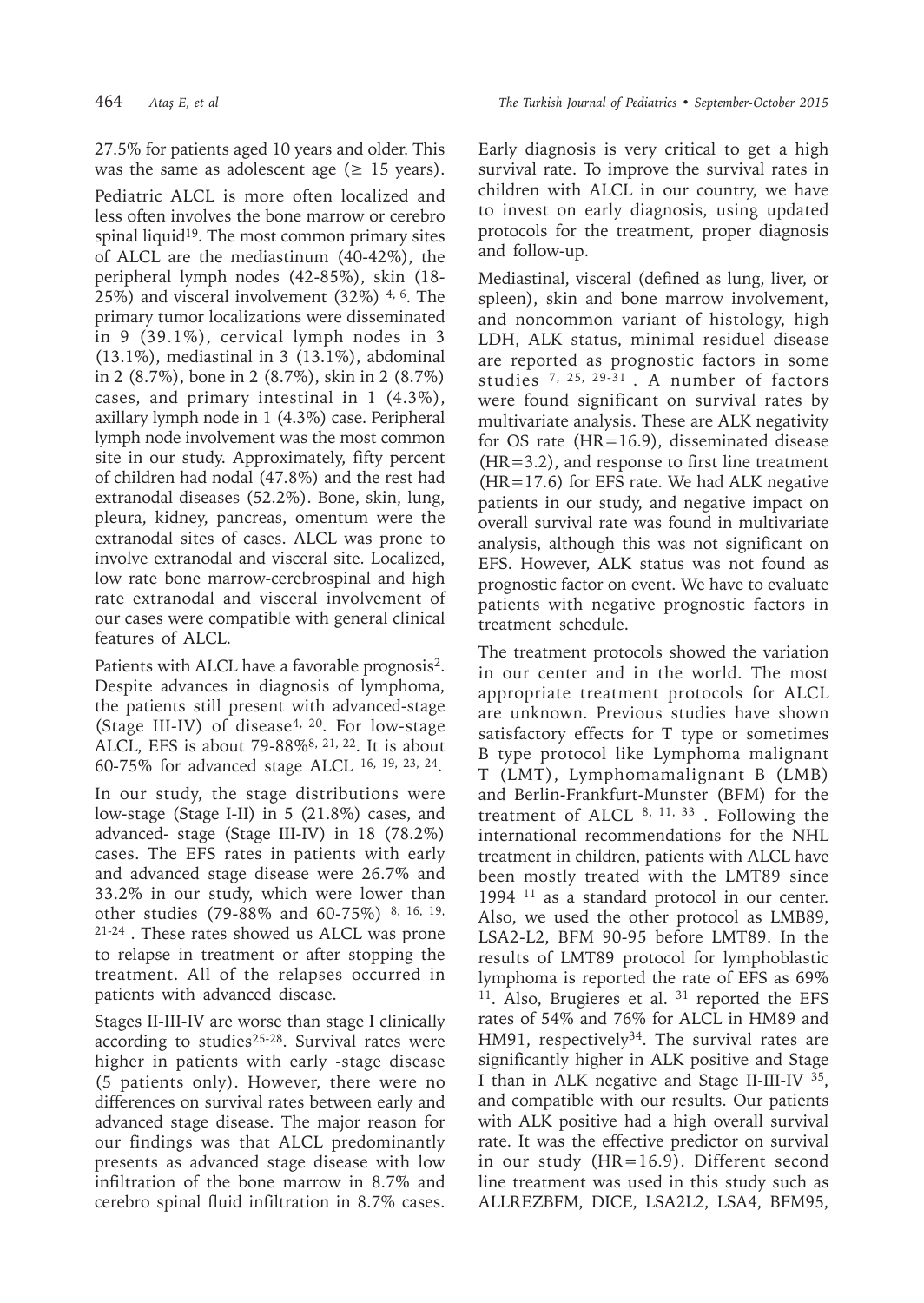BFM 90, ABVD, and LMT89. In conclusion, the prognosis of children with ALCL have significantly improved over the years in high income countries but still needs investigation and investment in the rest of the World. The level of care for pediatric cancer patients is improving in Turkey. The overall survival rates for pediatric cancer patients has increased to 67% <sup>1</sup>. More focus is needed to improve survival.

#### **REFERENCES**

- 1. Kutluk MT, Yeşilipek A. Turkish National Pediatric Cancer Registry 2002-2008 (Turkish Pediatric Oncology Group and Turkish Pediatric Hematology Society). J Clin Oncol 2013; 31.
- 2. Burkhardt B, Zimmermann M, Oschlies I, et al. The impact of age and gender on biology, clinical features and treatment outcome of non-Hodgkin lymphoma in childhood and adolescence. Br J Haematol 2005; 131: 39-49.
- 3. Jaffe E, Harris NL, Stein H, et al. Introduction and overview of the classification of the lymphoid neoplasms. In: Swerdlow S, Campo E, Harris NL, et al.(ed). WHO Classification of Tumours of Haematopoietic and Lymphoid Tissues (4th ed) Lyon, France: International Agency for Research on Cancer; 2008: 157-166.
- 4. Mora J, Filippa DA, Thaler HT, Polyak T, Cranor ML, Wollner N. Large cell non-Hodgkin lymphoma of childhood: analysis of 78 consecutive patients enrolled in 2 consecutive protocols at the Memorial Sloan-Kettering Cancer Center. Cancer 2000; 88: 186-197.
- 5. Smith MA, Seibel NL, Altekruse SF, et al. Outcomes for children and adolescents with cancer: challenges for the twenty-first century. J Clin Oncol 2010; 28: 2625-2634.
- 6. Williams DM, Hobson R, Imeson J, et al. Anaplastic large cell lymphoma in childhood: analysis of 72 patients treated on The United Kingdom Children's Cancer Study Group chemotherapy regimens. Br J Haematol 2002; 117: 812-820.
- 7. Lamant L, McCarthy K, d'Amore E, et al. Prognostic impact of morphologic and phenotypic features of childhood ALK-positive anaplastic large-cell lymphoma: results of the ALCL99 study. J Clin Oncol 2011; 29: 4669-4676.
- 8. Seidemann K, Tiemann M, Schrappe M, et al. Shortpulse B-non-Hodgkin lymphoma-type chemotherapy is efficacious treatment for pediatric anaplastic large cell lymphoma: a report of the Berlin-Frankfurt-Munster Group Trial NHL-BFM 90. Blood 2001; 97: 3699-3706.
- 9. Murphy SB. Classification, staging and end results of treatment of childhood non-Hodgkin's lymphomas: dissimilarities from lymphomas in adults. Semin Oncol 1980; 7: 332-339.
- 10. Jaffe ES. The 2008 WHO classification of lymphomas: implications for clinical practice and translational research. Hematology Am Soc of Hematol Educ Program 2009: 523-531.
- 11. Bergeron C, Patte C, Leverger G, et al. Treatment of childhood lymphoblastic lymphomas. Results of the SFOP LMT 89 protocol. International Society of Pediatric Oncology SIOP XXIX Meeting, Istanbul, Turkey, September 23–27, 1997. Med Pediatr Oncol 1997; 29: 313-500.
- 12. A predictive model for aggressive non-Hodgkin's lymphoma. The international Non-Hodgkin's Lymphoma Prognostic Factors project. N Engl J Med 1993; 30: 987-994.
- 13. Kaplan E, Meier P. Nonparametric estimation from incomplete observations. J Amer Statist Assn 1958; 53: 457–481.
- 14. Cox DR. Regression models and life tables. J R Stat Soc 1972; 34: 187-220.
- 15. Raetz E, Perkins S, Davenport V, Cairo MS. B large-cell lymphoma in children and adolescents. Cancer Treat Rev 2003; 29: 91-98.
- 16. Gross TG, Perkins SL. Malignant Non-Hodgkin lymphomas in children. In: Pizzo PA, Poplack DG (ed). Principles and Practice of Pediatric Oncology. (6<sup>th</sup> ed) Chepter 23. Philadelphia, PA 19103 USA: Lippincott Williams & Wilkins; 2011: 663-682.
- 17. Percy CL, Smith MA, Linet M, Ries LAG, Friedman DL. Lymphomas and reticuloendothelial neoplasms. In: Ries LAG, Smith MA, Gurney JG (ed) Cancer incidence and survival among children and adolescents United States SEER Program 1975–1995. Bethesda, MD: National Cancer Institute, SEER Program; 1999: 35-49.
- 18. Buyukpamukcu M. Non-Hodgkin's lymphomas. In: Voute T KC, Barret A (ed). Cancer in children (4th ed) Oxford, UK: Oxford University Press; 1998: 119-136.
- 19. Rosolen A, Pillon M, Garaventa A, et al. Anaplastic large cell lymphoma treated with a leukemia-like therapy: report of the Italian Association of Pediatric Hematology and Oncology (AIEOP) LNH-92 protocol. Cancer 2005; 104: 2133-2140.
- 20. Cairo MS, Sposto R, Hoover-Regan M, et al. Childhood and adolescent large-cell lymphoma (LCL): a review of the Children's Cancer Group experience. Am J Hematol 2003; 72: 53-63.
- 21. Attarbaschi A, Mann G, Rosolen A, et al. Limited stage I disease is not necessarily indicative of an excellent prognosis in childhood anaplastic large cell lymphoma. Blood 2011; 117: 5616-5619.
- 22. Link MP, Shuster JJ, Donaldson SS, Berard CW, Murphy SB. Treatment of children and young adults with earlystage non-Hodgkin's lymphoma. N Engl J Med 1997; 337: 1259-1266.
- 23. Laver JH, Kraveka JM, Hutchison RE, et al. Advancedstage large-cell lymphoma in children and adolescents: results of a randomized trial incorporating intermediatedose methotrexate and high-dose cytarabine in the maintenance phase of the APO regimen: a Pediatric Oncology Group phase III trial. J Clin Oncol 2005; 23: 541-547.